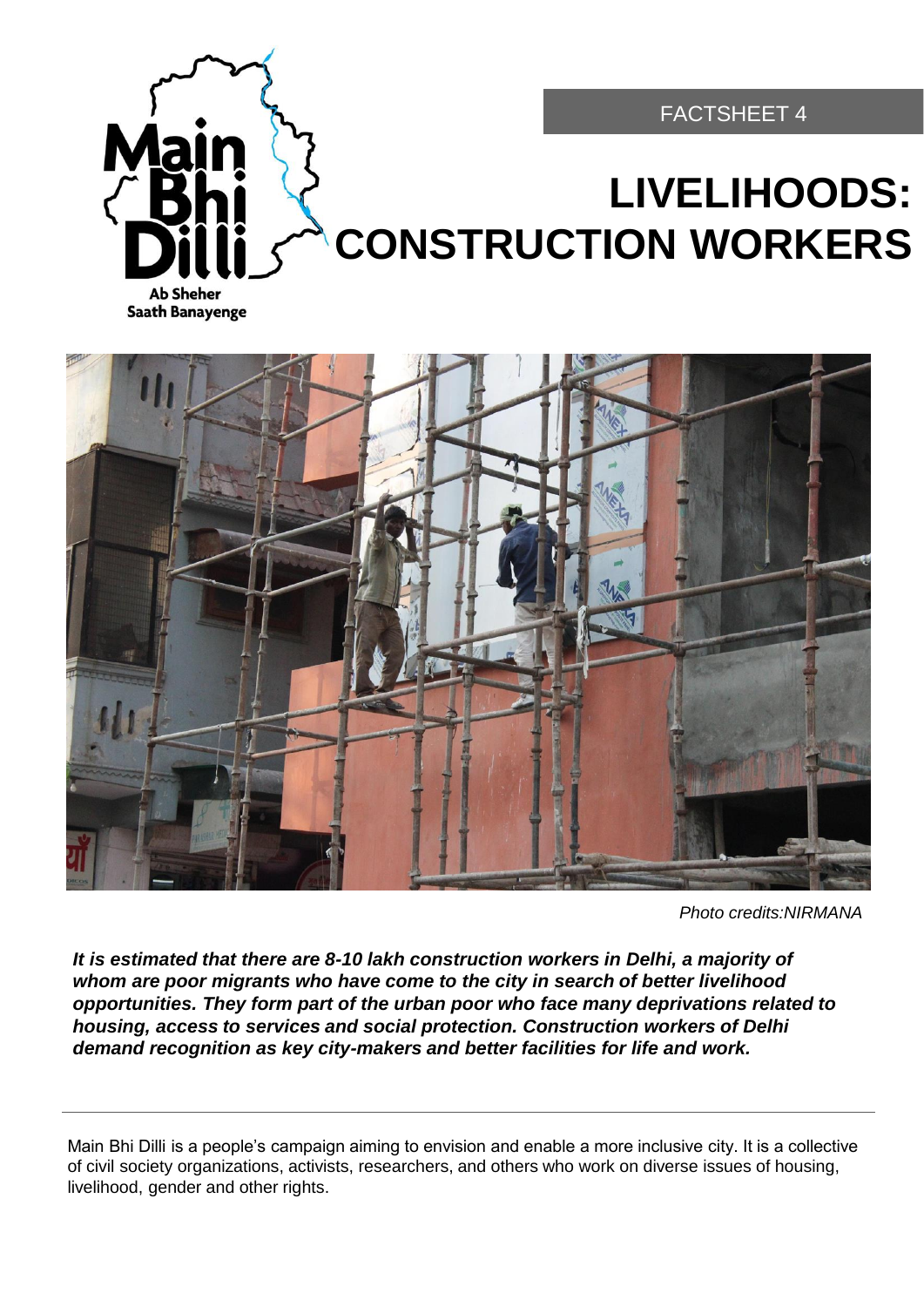## **CONSTRUCTION WORKERS IN THE CITY**

Traditionally, the construction industry has been labour intensive as the labour is cheap and easily available.. Workers engaged in this industry mostly consists of low-skilled migrants from villages and smaller towns. They are characterised by low wages and poor living conditions.

69% of the workforce is between the ages of 16-35, of which only 12% are women. 81% of all workers find more than 15 days of work in a month. 22% find over 25 to even 30 days of work (Nirmana).

#### **Where do they live?**



#### **Their contributions**

Construction sector is the third largest employer- 10% of total workforce.

It is an important source of livelihood for the urban poor.

They subsidise urban development by providing labour at low rates.

The prolonged struggle by construction workers has resulted in the enactment of a central legislation called the Building and Other Construction Workers (Regulation of Employment and Conditions of Service Act) in 1996. Under this, BOCW Welfare Board was formed in Delhi which is tasked with registration of workers and distribution of cess benefits. However, while over 5 lakh workers have been registered and the cess collected has grown, the claims are not distributed satisfactorily.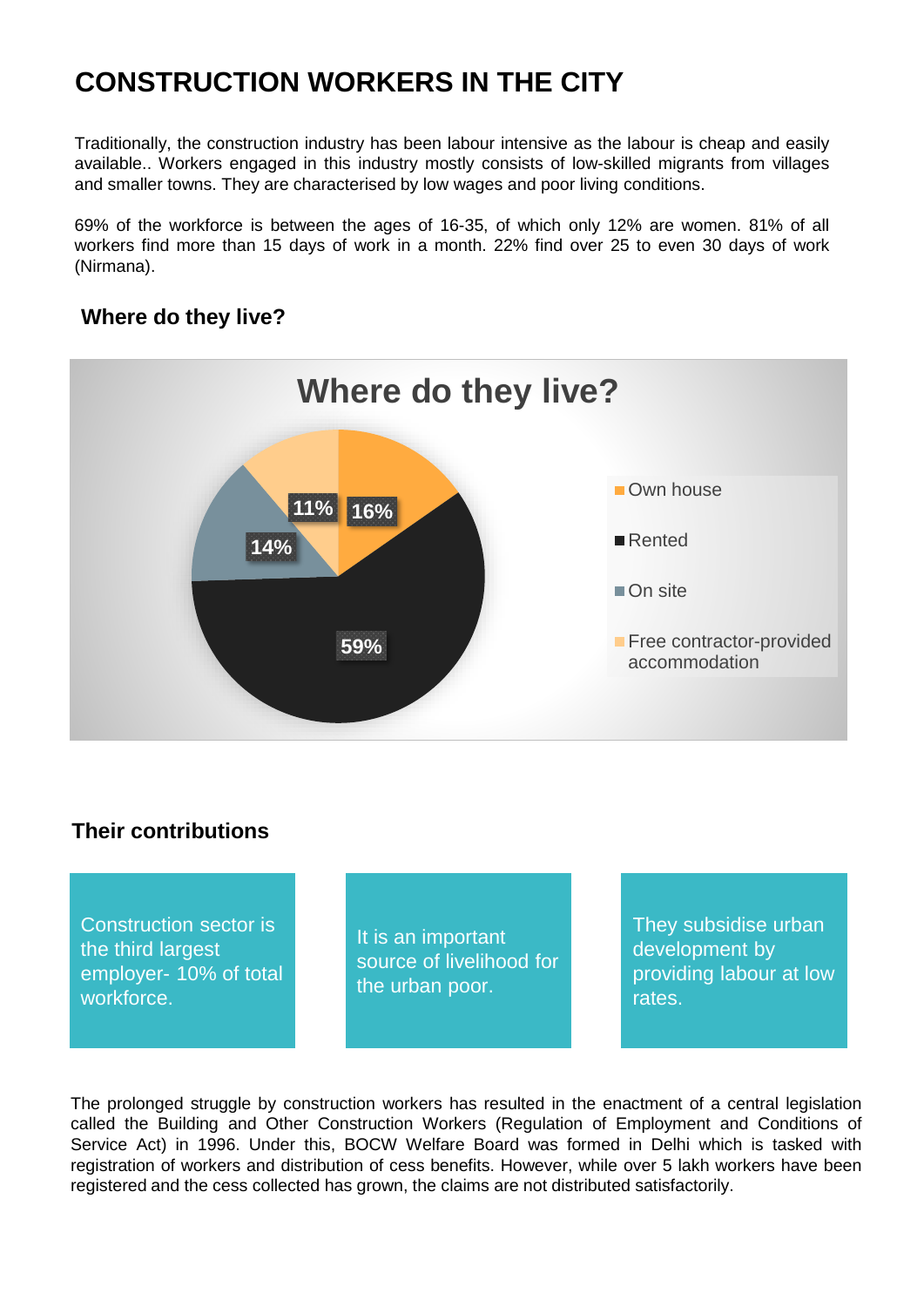## **KEY ISSUES**

#### **LACK OF ADEQUATE HOUSING**

- Lack of affordable housing No provision for families, migrants etc.

- Long distance between the working site and place of stay with lack of transport facilities.

- Lack of availability of basic services like clean water, hygiene food, education, creche and health etc.

### **ISSUES OF IDENTITY & ENTITLEMENTS**

- Migrant's ID proofs are unrecognized. which inhibits their access to basic services and entitlements in Delhi. - Lack of awareness regarding the identity, entitlements, rights and Union collectives.

**PROBLEMS FACED BY CONSTRUCTION WORKERS** 

### **MECHANISATION & NEED FOR SKILLING**

- Loss of work due to changes brought about by mechanization
- Lack of skill upgradation centres for workers training

### **HARSH WORKING CONDITIONS**

- Low pay
- Long working hours
- Lack of Safety standards which results in frequent accidents
- Lack of spaces for creche, toilets and mess